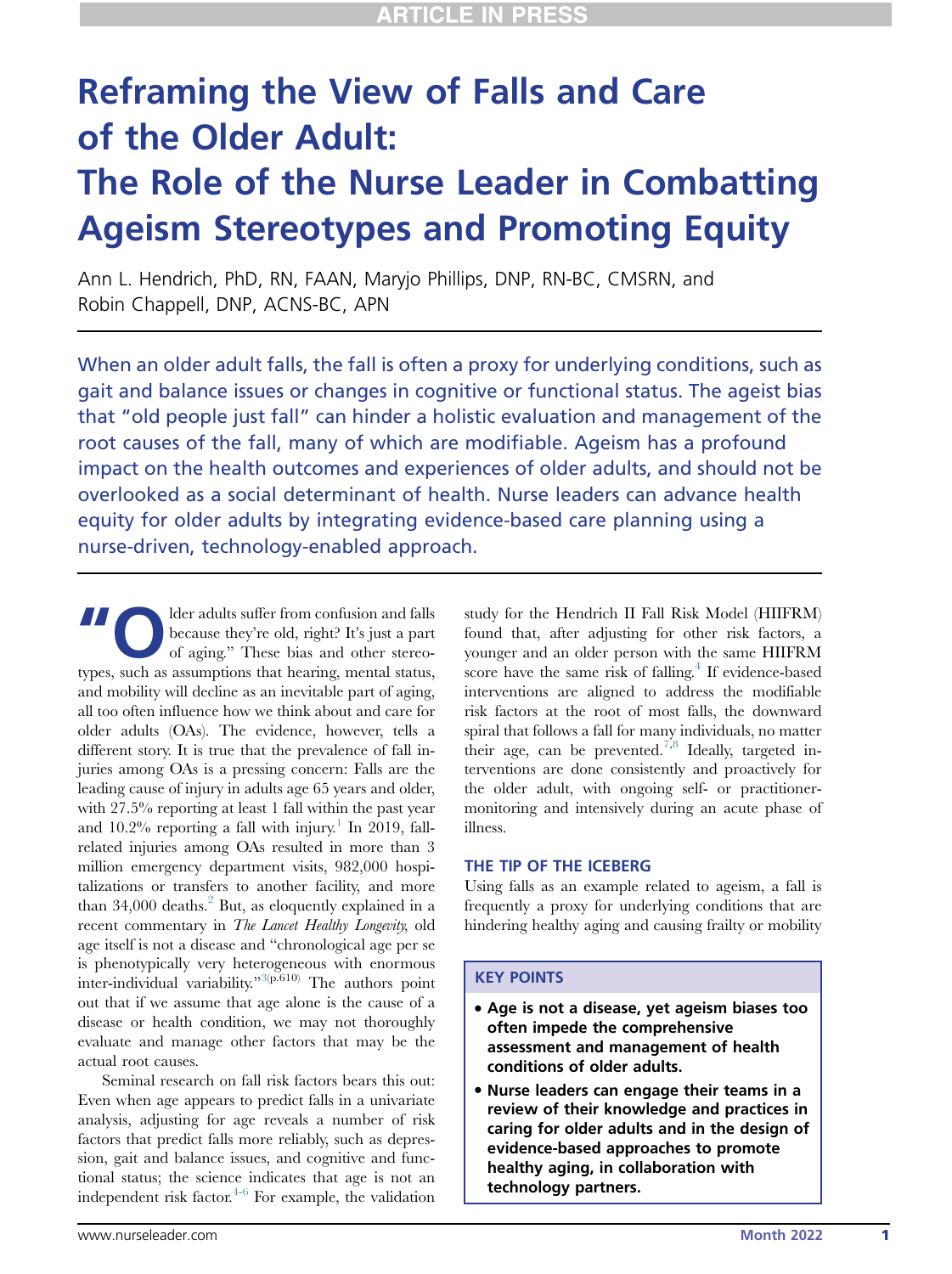# CLE IN

challenges; the fall may be the tip of the iceberg that signals the need for a holistic assessment of the person's condition and situation  $(Figure 1)$  $(Figure 1)$  $(Figure 1)$ . A large validation study of the Hendrich II Fall Risk Model published in 2020, with a diverse study population of more than 214,000 patients, identified more than 77,000 patients with multiple fall risk factors that were not actively managed during hospitalization, indicating a signifi-cant risk for the person returning home.<sup>[7](#page-3-4)</sup>

For example, imagine an OA who is admitted to the hospital for a heart or pulmonary condition. The nurse administers a standard fall risk assessment and implements environmental precautions, but the underlying fall risk factors that are identified by the assessment—depression, polypharmacy, and poor gait and balance—are not addressed; they don't become part of the medical problem list or the post-discharge care plan. This may be the result of unintended bias—"old people just fall"—or a lack of knowledge among many new or experienced nurses who maintain a standard of care for fall prevention that entails limiting the person's movement, often with the use of bed alarms, an intervention that is not supported by the evidence.<sup>[9](#page-3-6)</sup> Limiting the person's mobility can result in further functional decline, exacerbating underlying issues rather than putting the person on a path to healthier aging. $10$ 

What's needed is a transformative new lens for nursing practice and interprofessional team-based care, looking at the relationship between fall risk factors and the medical diagnoses to create an individualized care plan within the electronic health record (EHR). Although this may sound unrealistic in the current environment, which has been strained by COVID-19, it can be done and will create efficiencies while improving care, but this transformation does require a systematic review of the organization's practice and culture. Building age-friendly health care systems must include a review of how practices related to care of the OA can and do affect quality of life and human suffering. Fall risk factors, such as polypharmacy and gait and mobility issues, are often a barometer for the OA's overall health, and comprehensive assessment of these risk factors, with appropriate selection of evidence-based interventions, should be integral to a holistic, cross-continuum care plan, supported by an interoperable EHR and designed to help OAs live their best life.<sup>[8](#page-3-5)</sup>

#### HEALTH EQUITY FOR THE OLDER ADULT

Health equity is defined as the "attainment of the highest level of health for all people."<sup>[11](#page-3-8)</sup> This is different from health equality. Health equality means that everyone is offered the same standard of care; health equity means that everyone has the opportunity to achieve their full health potential. Equitable health care is not one-size-fits-all; rather, care is tailored to the

# <span id="page-1-0"></span>**Falls: The Proxy for Underlying Conditions**



**Figure 1.** Falls as a proxy for underlying conditions ©Ann L. Hendrich. Used with permission.

specific needs of the individual, which includes addressing barriers tied to social determinants of health (SDOH)—the economic and social conditions that in-fluence the health of people and communities.<sup>[12](#page-3-9)</sup>

Most health care systems have already begun a comprehensive assessment of how SDOH are impacting clinical outcomes and access to care. The central role of nursing in this effort is highlighted by the recent report from the National Academy of Medicine on The<br>Future of Nursing 2020-2030: Charting a Path to Achieve  $Health$  Equity.<sup>13</sup> COVID-19 has demonstrated just how<br>vulnerable  $\Omega$ As, especially those from communities of vulnerable OAs, especially those from communities of color, are to inequities in the care provided.<sup>[14](#page-3-11)</sup> It is surprising to see how often age is *not* included in assessments of SDOH and health equity when it is clear that age and ageism play a major role is shaping how OAs experience the health care system, across the continuum. The World Health Organization (WHO) defines ageism as "the stereotypes (how we think), prejudice (how we feel) and discrimination (how we act) directed towards others or oneself based on age."<sup>[15](#page-3-12)(p.2)</sup>

So, what would it mean to provide equitable care for the older adult? The World Health Organization commissioned a global systematic review of studies on the impacts of ageism on health. $15,16$  $15,16$  The findings are stark—95.5% of the studies on ageism and health outcomes conducted over the last 25 years reported worse health outcomes for OAs tied to ageism across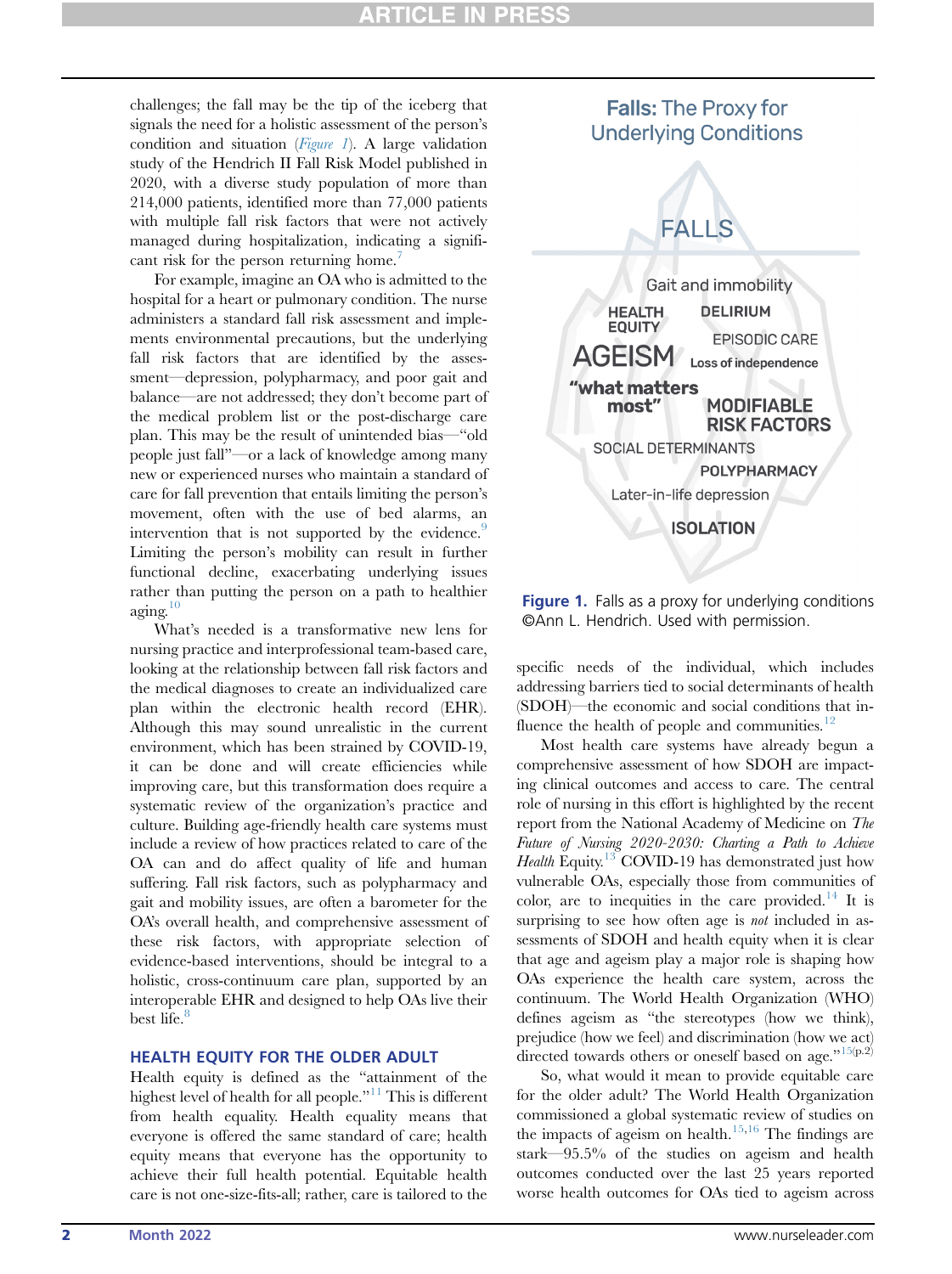11 health domains. These domains include being denied access to health care and treatments, reduced longevity, poor quality-of-life and well-being, physical illness, and mental illness, among others. For example, the analysis found that there were 6.33 million cases of OAs experiencing depression globally linked to ageism. A study of OAs in the United States found that as many as 1 in 10 reports experiencing emotional, physical, or sexual mistreatment or neglect. $17$  Achieving health equity for OAs requires care providers to learn how ageism affects OAs in their communities and in their health care encounters and how ageism, rather than age itself, impedes the OA from achieving their full health potential. This education should be an essential element of nursing curricula as we prepare nurses to meet the needs of a population living longer lives.

#### THREE RECOMMENDATIONS FOR NURSING PRACTICE AND THE NURSE LEADER

#### Recommendation One: "Look Inward"

The first step to reducing ageism in practice is to know one's own understanding and beliefs about equity and ageism. The literature review conducted as part of the WHO's *Global Report on Ageism* found that educational interventions focusing on knowledge, skills, and competencies aimed at reducing ageist stereotypes, preju-dice, and discrimination are effective.<sup>[15](#page-3-12)</sup> One dimension of this education is to look at how we talk about age and aging, learning to use person-centered language that rejects negative stereotypes, while being racially and culturally sensitive.<sup>[18,](#page-3-15)[19](#page-4-0)</sup> As a nurse leader, make it a priority to connect with your department responsible for teaching associates and providers about SDOH to assess whether age and ageism are included in your organization's curricula. This may entail reaching out to departments such as organizational development, human resources, or community benefits.

#### Recommendation Two: "Change the Story About Aging"

Assess and evaluate care of the older adult by engaging practicing nurses in a review of their practices, selfknowledge, and your organization's current standards of care for OAs. Are these standards of care the same for all adults, or do they enable health equity by tailoring care for common conditions of the OA such as polypharmacy, later-in-life depression, isolation, body image changes, and fears of losing independence? Does a fall risk assessment simply become a check box and a score, or does the presence of fall risk factors signal an opportunity for critical thinking and interprofessional practice that could reduce the potential harm of these risk factors? A simple gap analysis begins with reviewing the current state of practice of your organization's quality improvement approach (such as "plan, do, check, act") and then adopting a framework for

care that deflects ageism in how we practice. Nurses have a crucial role to play in achieving health equity, $13,20$  $13,20$  and this role should include ensuring health equity around age.

Ageist assumptions lead to practice biases that can actually harm OAs; our care will miss opportunities to detect and observe diagnoses that, if addressed, could improve the quality of life of the OA. Excellent programs to draw from include Age-Friendly Health  $S$ ystems, $21$  an initiative of The John A. Hartford Foundation and the Institute for Healthcare Improvement, in partnership with the American Hospital Association and the Catholic Health Association of the United States. Age-Friendly Health Systems is a practice- and evidence-based framework for care of the older adult, anchored by the 4Ms: What Matters, Mentation, Medication, and Mobility. Use of the 4Ms framework disrupts ageism by facilitating the use of evidence that transcends bias by clinicians caring for OAs. Nurses Improving Care for Healthsystem Elders (NICHE) is another established program that promotes principles and evidence-based tools to achieve patient-centered nursing care for OAs.<sup>[22](#page-4-3)</sup>

## Recommendation Three: "Connect the Dots and Reduce Human Suffering"

The medical problem list, the nursing care plan, and the EHR still run parallel in many organizations. This results in separate and distinct patient goals, disparate interventions, and the lack of interprofessional solutions that can limit the contribution of nursing. We should never forget that every gap in care caused by this fragmentation has the potential to create human suffering and reduce longevity.

Care of the older adult is multifaceted and as unique as the care of pediatric patients. One of the challenges is that the nursing work environment and practice tools lag the evidence, and high standards of care for OAs have not been uniformly implemented across the continuum of care. For example, mobility is life-giving for OAs; its impact on clinical outcomes, morbidity and mortality risks, and hospital-acquired complications is well-established yet still poorly adop-ted as a universal standard for many.<sup>[10](#page-3-7)</sup> A functional mobility assessment and daily mobility goals must be prioritized with the person on admission and daily in acute care facilities.

Our vision should be of a nursing practice that is nurse-driven, technology-enabled, supported by an interoperable EHR with clinical decision support, and with care planning organized by a framework such as the 4Ms framework of Age-Friendly Health Systems. Such a nursing practice could:

1. Positively affect the nursing work environment and workflow, as clinicians collaborate with technology partners to reduce or eliminate non-value-added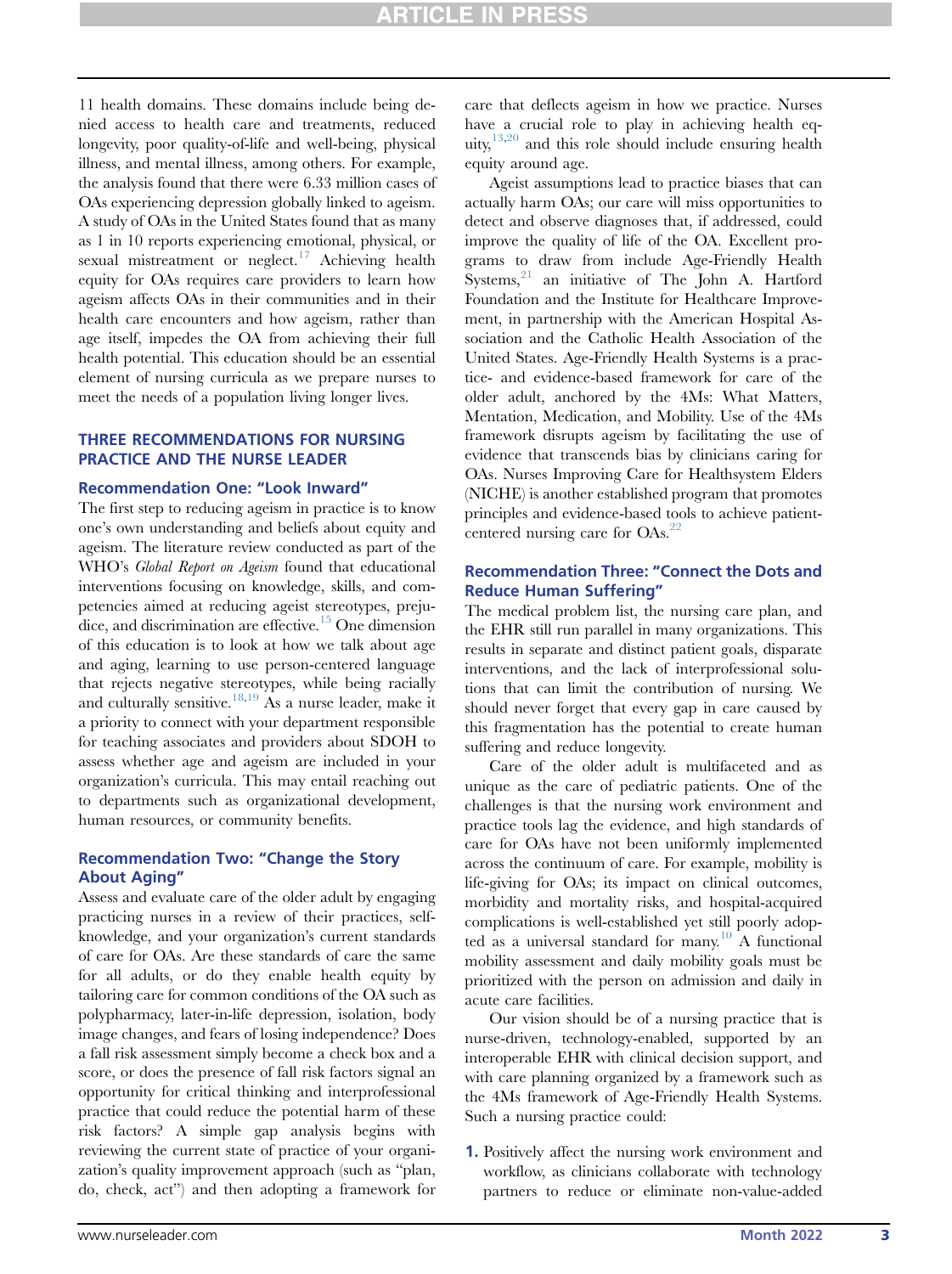tasks and redundancy and instead create a nursedriven, global care plan that is generalizable and scalable for nursing.

- 2. Increase utilization of evidence-based content for OA care, allowing the novice and experienced nurse to focus on solution-based care of the OA.
- 3. Reduce prevalence of hospital-acquired conditions for high-risk, hospitalized OAs and improve organizational performance in reducing hospital complications, mortality, and cost of care (sepsis, delirium, depression, readmissions, deep vein thrombosis, catheter-associated urinary tract infections, central line-associated bloodstream infections) when workload complexity is decreased and nursing knowledge of OA care is increased.
- 4. Facilitate the transformative care model and operational changes needed to address the density and complexity of care delivery in today's environment. This will require leaders to engage nurses and the health care team in the design and approaches of these innovations while also using basic and practical aspects of leading change with management tools (Rogers' theory of change; Kotter's 8-Step Process for Leading Change; continuous quality improvement—plan, do, check, act; etc.).

Hackensack Meridian Health and Centura are 2 large health care systems that are intentionally guided by this vision of nursing practice. These systems are actively working to change practices and educate nurses and teams to reframe falls and care of the older adult.

#### **SUMMARY**

The complexity of the work environment and the current nursing workforce challenges from COVID-19 must serve as reminders of how inadequately prepared our health care systems are to care for OAs and why our knowledge and practice must be broadened and modernized. Assumptions about the needs of OAs are entangled with the challenges of managing chronic conditions, frequent emergency department visits, readmission to the hospital, lack of access to preventative care and nursing assessments—all of which are bound up with social determinants of health, of which age is one. Disparities associated with race, ethnicity, and socioeconomic status can further affect the older adult with indignity and personal losses. $^{23}$  One sudden acute illness can tip even a previously healthy older adult's life from one of independence or assisted independence to one of total dependence, isolation, and depression. This leaves the person with an inability to live their best life. The nurse leader can explore these concepts to leverage equitable nursing care for OAs and to promote nursing research and evidence from an expanded perspective of equity and respect for OAs and rejection of ageism bias.<sup>24</sup>

#### **REFERENCES**

- <span id="page-3-0"></span>1. [Moreland B, Kakara R, Henry A. Trends in nonfatal falls and](http://refhub.elsevier.com/S1541-4612(22)00033-7/sref1) [fall-related injuries among adults aged](http://refhub.elsevier.com/S1541-4612(22)00033-7/sref1)  $\geq 65$  years - United States, 2012-2018. [MMWR Morb Mortal Wkly Rep](http://refhub.elsevier.com/S1541-4612(22)00033-7/sref1). [2020;69\(27\):875-881](http://refhub.elsevier.com/S1541-4612(22)00033-7/sref1).
- <span id="page-3-1"></span>2. Centers for Disease Control and Prevention, National Center for Injury Prevention and Control. WISQARSTM – Web-Based Injury Statistics Query and Reporting System. Available at: [https://](https://www.cdc.gov/injury/wisqars/) [www.cdc.gov/injury/wisqars/](https://www.cdc.gov/injury/wisqars/). Accessed November 18, 2021.
- <span id="page-3-2"></span>3. [Bannerjee D, Mukhopadhyay S, Rabheru K, Ivbijaro G, de](http://refhub.elsevier.com/S1541-4612(22)00033-7/sref3) [Mendonca Lima CA. Not a disease: a global call for action](http://refhub.elsevier.com/S1541-4612(22)00033-7/sref3) [urging revision of the ICD-11 classi](http://refhub.elsevier.com/S1541-4612(22)00033-7/sref3)fication of old age. Lancet Healthy Longev[. 2021;2:e610-e612](http://refhub.elsevier.com/S1541-4612(22)00033-7/sref3).
- <span id="page-3-3"></span>4. [Hendrich AL, Bender PS, Nyhuis A. Validation of the Hendrich](http://refhub.elsevier.com/S1541-4612(22)00033-7/sref4) [II Fall Risk Model: a large concurrent case/control study of](http://refhub.elsevier.com/S1541-4612(22)00033-7/sref4) [hospitalized patients \[published correction appears in](http://refhub.elsevier.com/S1541-4612(22)00033-7/sref4) Appl Nurs Res[. 2003;16\(3\):208\].](http://refhub.elsevier.com/S1541-4612(22)00033-7/sref4) Appl Nurs Res. 2003;16(1):9-21.
- 5. [Morse JM, Tylko SJ, Dixon HA. Characteristics of the fall-prone](http://refhub.elsevier.com/S1541-4612(22)00033-7/sref5) patient. Gerontologist[. 1987;27\(4\):516-522.](http://refhub.elsevier.com/S1541-4612(22)00033-7/sref5)
- 6. [Lohman MC, Crow RS, DiMilia PR, Nicklett EJ, Bruce ML,](http://refhub.elsevier.com/S1541-4612(22)00033-7/sref6) [Batsis JA. Operationalization and validation of the Stopping](http://refhub.elsevier.com/S1541-4612(22)00033-7/sref6) [Elderly Accidents, Deaths, and Injuries \(STEADI\) fall risk algo](http://refhub.elsevier.com/S1541-4612(22)00033-7/sref6)[rithm in a nationally representative sample.](http://refhub.elsevier.com/S1541-4612(22)00033-7/sref6) J Epidemiol Community Health[. 2017;71\(12\):1191-1197.](http://refhub.elsevier.com/S1541-4612(22)00033-7/sref6)
- <span id="page-3-4"></span>7. [Hendrich AL, Bufalino A, Groves C. Validation of the Hendrich](http://refhub.elsevier.com/S1541-4612(22)00033-7/sref7) [II Fall Risk Model: the imperative to reduce modi](http://refhub.elsevier.com/S1541-4612(22)00033-7/sref7)fiable risk factors. Appl Nurs Res[. 2020;53:151243](http://refhub.elsevier.com/S1541-4612(22)00033-7/sref7).
- <span id="page-3-5"></span>8. [Hendrich ALCE. reimagining injurious falls and safe mobility.](http://refhub.elsevier.com/S1541-4612(22)00033-7/sref8) Am J Nurs[. 2021;121\(9\):34-44](http://refhub.elsevier.com/S1541-4612(22)00033-7/sref8).
- <span id="page-3-6"></span>9. [Staggs VS, Turner K, Potter C, et al. Unit-level variation in bed](http://refhub.elsevier.com/S1541-4612(22)00033-7/sref9) [alarm use in US hospitals.](http://refhub.elsevier.com/S1541-4612(22)00033-7/sref9) Res Nurs Health. 2020;43(4):365-372.
- <span id="page-3-7"></span>10. [Wald HL, Ramaswamy R, Perskin MH, et al. The case for](http://refhub.elsevier.com/S1541-4612(22)00033-7/sref10) [mobility assessment in hospitalized older adults: American](http://refhub.elsevier.com/S1541-4612(22)00033-7/sref10) [Geriatrics Society White Paper Executive Summary.](http://refhub.elsevier.com/S1541-4612(22)00033-7/sref10) J Am Geriatr Soc[. 2019;67\(1\):11-16](http://refhub.elsevier.com/S1541-4612(22)00033-7/sref10).
- <span id="page-3-8"></span>11. US Department of Health and Human Services. Disparities. HealthyPeople.gov. October 27, 2021. Available at: [https://](https://www.healthypeople.gov/2020/about/foundation-health-measures/Disparities#6) [www.healthypeople.gov/2020/about/foundation-health](https://www.healthypeople.gov/2020/about/foundation-health-measures/Disparities#6)[measures/Disparities#6.](https://www.healthypeople.gov/2020/about/foundation-health-measures/Disparities#6) Accessed November 29, 2021.
- <span id="page-3-9"></span>12. Centers for Disease Control and Prevention. NCHHSTP social determinants of health: frequently asked questions. December 19, 2019. Available at: [https://www.cdc.gov/nchhstp/](https://www.cdc.gov/nchhstp/socialdeterminants/faq.html) [socialdeterminants/faq.html](https://www.cdc.gov/nchhstp/socialdeterminants/faq.html). Accessed November 29, 2021.
- <span id="page-3-10"></span>13. [National Academies of Sciences, Engineering, and Medicine.](http://refhub.elsevier.com/S1541-4612(22)00033-7/sref13) [The Future of Nursing 2020-2030: Charting a Path to Achieve](http://refhub.elsevier.com/S1541-4612(22)00033-7/sref13) Health Equity[. Washington, DC: The National Academies](http://refhub.elsevier.com/S1541-4612(22)00033-7/sref13) [Press; 2021](http://refhub.elsevier.com/S1541-4612(22)00033-7/sref13).
- <span id="page-3-11"></span>14. Graham J. "Covid hit us over the head with a two-by-four": addressing ageism with urgency. Kaiser Health News; November 5, 2021. Available at: [https://khn.org/news/article/](https://khn.org/news/article/covid-hit-us-over-the-head-with-a-two-by-four-addressing-ageism-with-urgency/) [covid-hit-us-over-the-head-with-a-two-by-four-addressing](https://khn.org/news/article/covid-hit-us-over-the-head-with-a-two-by-four-addressing-ageism-with-urgency/)[ageism-with-urgency/.](https://khn.org/news/article/covid-hit-us-over-the-head-with-a-two-by-four-addressing-ageism-with-urgency/) Accessed January 19, 2022.
- <span id="page-3-12"></span>15. World Health Organization. Global Report on Ageism. Geneva, Switzerland: World Health Organization; 2021. [https://www.who.int/teams/social-determinants-of-health/](https://www.who.int/teams/social-determinants-of-health/demographic-change-and-healthy-ageing/combatting-ageism/global-report-on-ageism) [demographic-change-and-healthy-ageing/combatting](https://www.who.int/teams/social-determinants-of-health/demographic-change-and-healthy-ageing/combatting-ageism/global-report-on-ageism)[ageism/global-report-on-ageism](https://www.who.int/teams/social-determinants-of-health/demographic-change-and-healthy-ageing/combatting-ageism/global-report-on-ageism). Accessed January 17, 2022.
- <span id="page-3-13"></span>16. [Chang ES, Kannoth S, Levy S, Wang SY, Lee JE, Levy BR.](http://refhub.elsevier.com/S1541-4612(22)00033-7/sref16) [Global reach of ageism on older persons](http://refhub.elsevier.com/S1541-4612(22)00033-7/sref16)' health: a systematic review. PLoS One[. 2020;15\(1\):e0220857](http://refhub.elsevier.com/S1541-4612(22)00033-7/sref16).
- <span id="page-3-14"></span>17. [Acierno R, Hernandez MA, Amstadter AB, et al. Prevalence](http://refhub.elsevier.com/S1541-4612(22)00033-7/sref17) [and correlates of emotional, physical, sexual, and](http://refhub.elsevier.com/S1541-4612(22)00033-7/sref17) financial [abuse and potential neglect in the United States: the National](http://refhub.elsevier.com/S1541-4612(22)00033-7/sref17) [Elder Mistreatment Study.](http://refhub.elsevier.com/S1541-4612(22)00033-7/sref17) Am J Public Health. [2010;100\(2\):292-297](http://refhub.elsevier.com/S1541-4612(22)00033-7/sref17).
- <span id="page-3-15"></span>18. [Resnick B, Booker SQ. Taking a person centered, racially and](http://refhub.elsevier.com/S1541-4612(22)00033-7/sref18) [culturally sensitive approach to reframing aging.](http://refhub.elsevier.com/S1541-4612(22)00033-7/sref18) Geriatr Nurs. [2021;42\(6\):A1-A2.](http://refhub.elsevier.com/S1541-4612(22)00033-7/sref18)